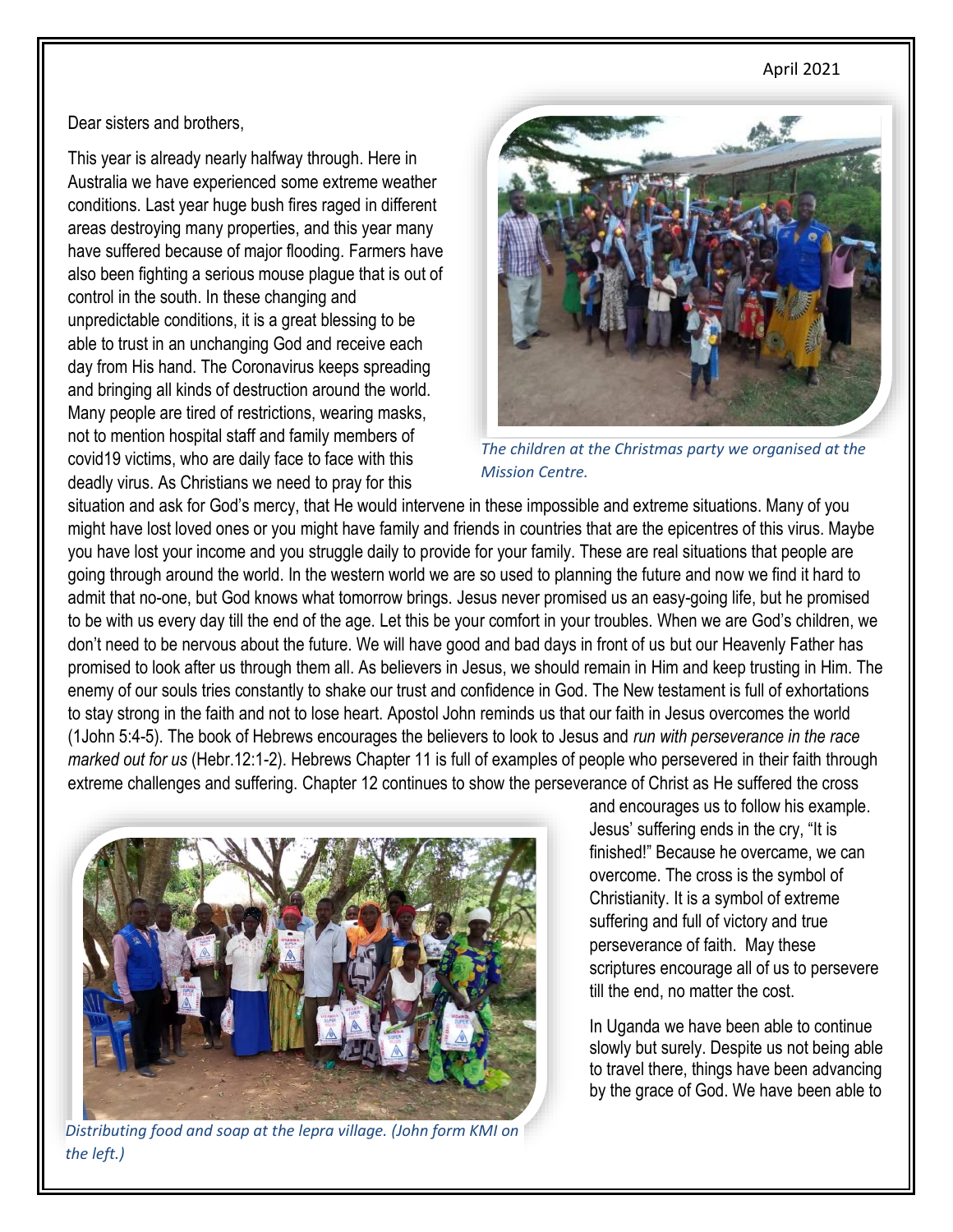### April 2021

support the leper patients in the leprosy village. We were able to send them 300kg of food and 14kg of soap. These were well received and as a KMI-team we felt that we should continue to help the leprosy village. We have decided to give a similar donation of food and soap monthly, and currently we are organising mattresses for the patients. John reported that their mattresses are all torn and unable to provide the protection from the moist ground at night. Hence, this has severe effects on their infected skin.

At the Mission Centre we were able to organise a Christmas party for the children. KMI-members invited a group of children to hear the good news about Jesus and



*The pigs we purchased for the Mission Centre.*

move forward and get our team excelling in this farming method. This way we can encourage the whole community to improve their standard of living and bring relief in their constant struggle to support themselves.

John, our key person in Uganda, has been planning to start a piggery. Some time ago he found four pigs for a good price and we decided to purchase them. Now the pigs need a shelter so that they remain healthy and safe from harm. Elizabeth, who began to sell fish, has taken a responsibility to look after the pigs. The fish business was not able to continue due the corona-virus restrictions which reduced the amount of *Repairing the well at the Mission Centre.*



*The cultivation of cassava and peanuts.*

receive a piece of soap as well as a small snack. This was a practical way to demonstrate the love of Jesus and bring some joy to their o ften very sad lives. Nazareth School that we have been supporting is still closed due to Covid restrictions. Hopefully in July the children can return to school and continue their academic learning as well as learning the Word of God, which is profitable in all aspects of life. The farming project continues with varied results. At times there has not been enough rain and then it has rained too much. We have encouraged our KMI-team to put their full effort in the farming and follow the farming in God's Way method. Learning and implementing new methods often takes time. However, we believe that step by step, we will